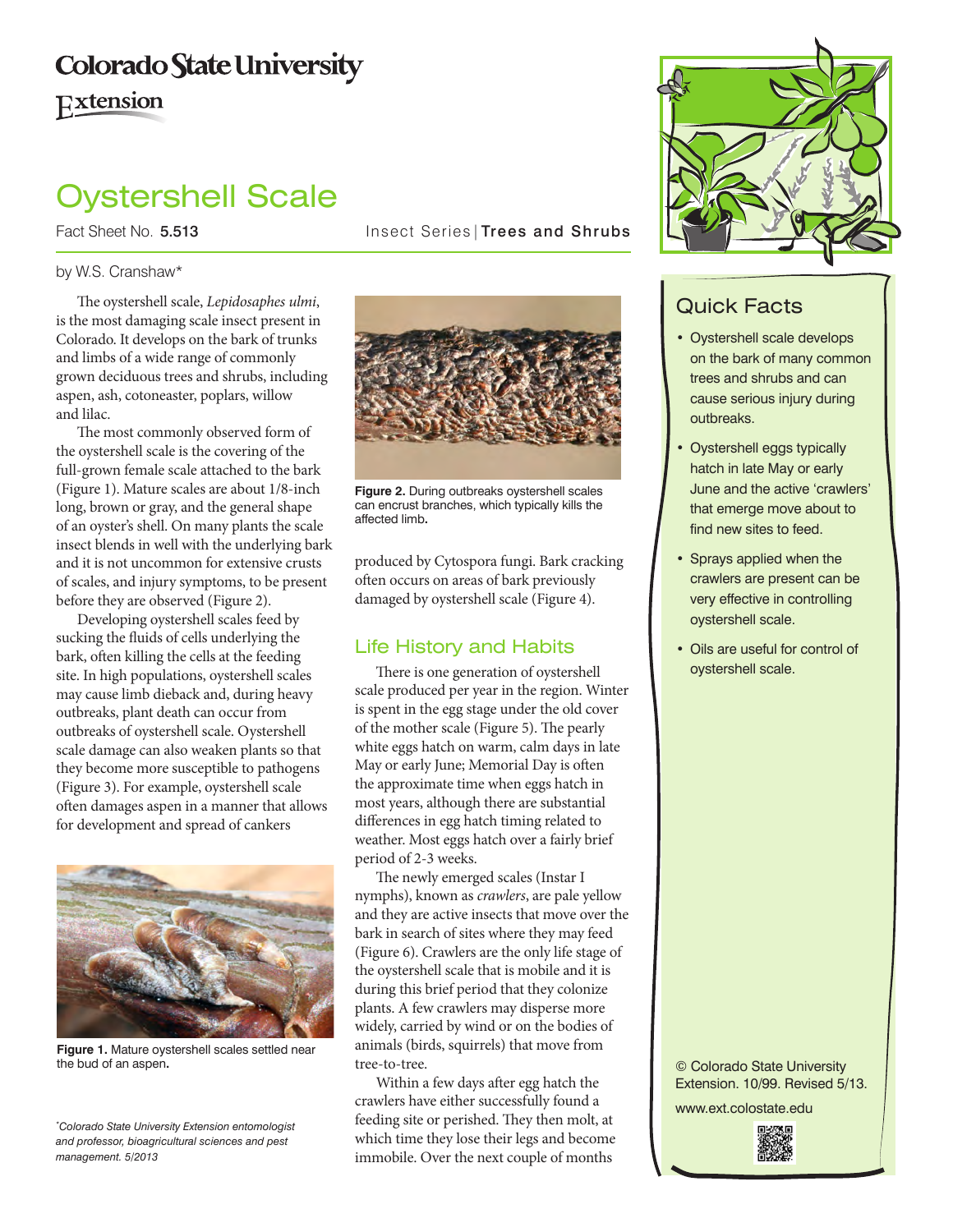

**Figure 3.** Oystershell scale injuries often weaken plants so they become susceptible to plant pathogens. Cytospora fungi, indicated by the orange fruiting bodies, frequently develop in areas where oystershell scale infests aspen and poplar.



**Figure 4.** Even if oystershell scale is controlled, affected areas of aspen bark later develop a fissured appearance, as indicated by the trunk on the left**.** 

they gradually increase in size and become full-grown in midsummer. Eggs are laid in late summer and early fall and the mother scale dies at the end of the season. Males have not been observed in Colorado populations and regional oystershell scale populations appear to reproduce asexually. Eggs produced in late summer remain under the protective wax cover of the mother throughout winter. One generation is produced annually.

#### Management of Oystershell Scale

**Natural enemies**. Relatively few natural enemies appear associated with oystershell scale. Parasitic wasps, common elsewhere in North America, are present but uncommonly associated with oystershell scale in Colorado (Figure 7). Also seen feeding on some overwintering eggs of oystershell scale are predatory mites (*Hemisarcoptes* sp.). Many maturing scales and overwintering eggs die if areas of bark beneath them are killed, as happens frequently when Cytospora invades damaged limbs.

**Cultural controls**. Vigorous plant growth, provided by proper siting and care, appears to help reduce oystershell scale infestations. A common evidence of this is that often only one or two trunks in an ornamental clump planting are seriously infested, the others apparently resisting the insect.

**Hand removal**. On smaller trees, old scale coverings and eggs can be destroyed by scrubbing the bark with a soft plastic pad. Very heavily infested branches may need to be pruned (Figure 8).

**Dormant season oil sprays**. Various kinds of horticultural oils are available that are sprayed on plant for the purpose of covering and smothering insects and mites on plants. (See CSU Extension fact sheet 5.569, *[Insect Control: Horticultural Oils](http://www.ext.colostate.edu/pubs/insect/05569.html)*). When used during the time when plants are dormant, such applications are often referred to as 'dormant oils' and would be directed against the overwintering egg stage of oystershell scale.

Dormant season oil sprays can kill many of the overwintering eggs of oystershell scale. However, since they are well protected at this time, within the thick waxy cover of the now-dead mother, oils may not sufficiently penetrate to kill all the eggs. Dormant oil applications should be considered as an important management tool for this insect, but during outbreaks it usually should be supplemented with other controls.

**Crawler sprays**. The crawler period in the life history of the oystershell scale is highly vulnerable, as it lacks the waxy protective cover and is quite small. A great many insecticides commonly used on trees and shrubs can be effectively used to control oystershell scale if they are applied to coincide with the egg hatch/crawler period (*crawler sprays*).



**Figure 5.** Eggs of the oystershell scale, exposed from under the waxy cover of the mother**.** 



**Figure 6.** Oystershell scale 'crawlers' below the old cover of a now dead scale. The crawler stage occurs after eggs hatch and is the only mobile stage of oystershell scale.



**Figure 7.** Sometimes holes are present in the scale cover, which indicated the insect has been attacked by a parasitic wasp. Photograph courtesy of Jim Kalisch/University of Nebraska.

Timing is critical as oystershell scale becomes much less vulnerable to most insecticides after the crawlers have settled, begun to feed, and molted to the next life stage during which the protective waxy cover begins to form. However, determining when the crawler period occurs does require some examination of the plants as timing can vary from season-to-season due to spring weather conditions. Crawlers are very small, but can be seen with careful examination of plants. Alternately they can be shaken off scale infested limbs onto a sheet of paper for easily view or can be trapped on doublesided sticky tape attached to infested limbs. Examinations to determine the onset of the crawler period should generally be begun around mid-May.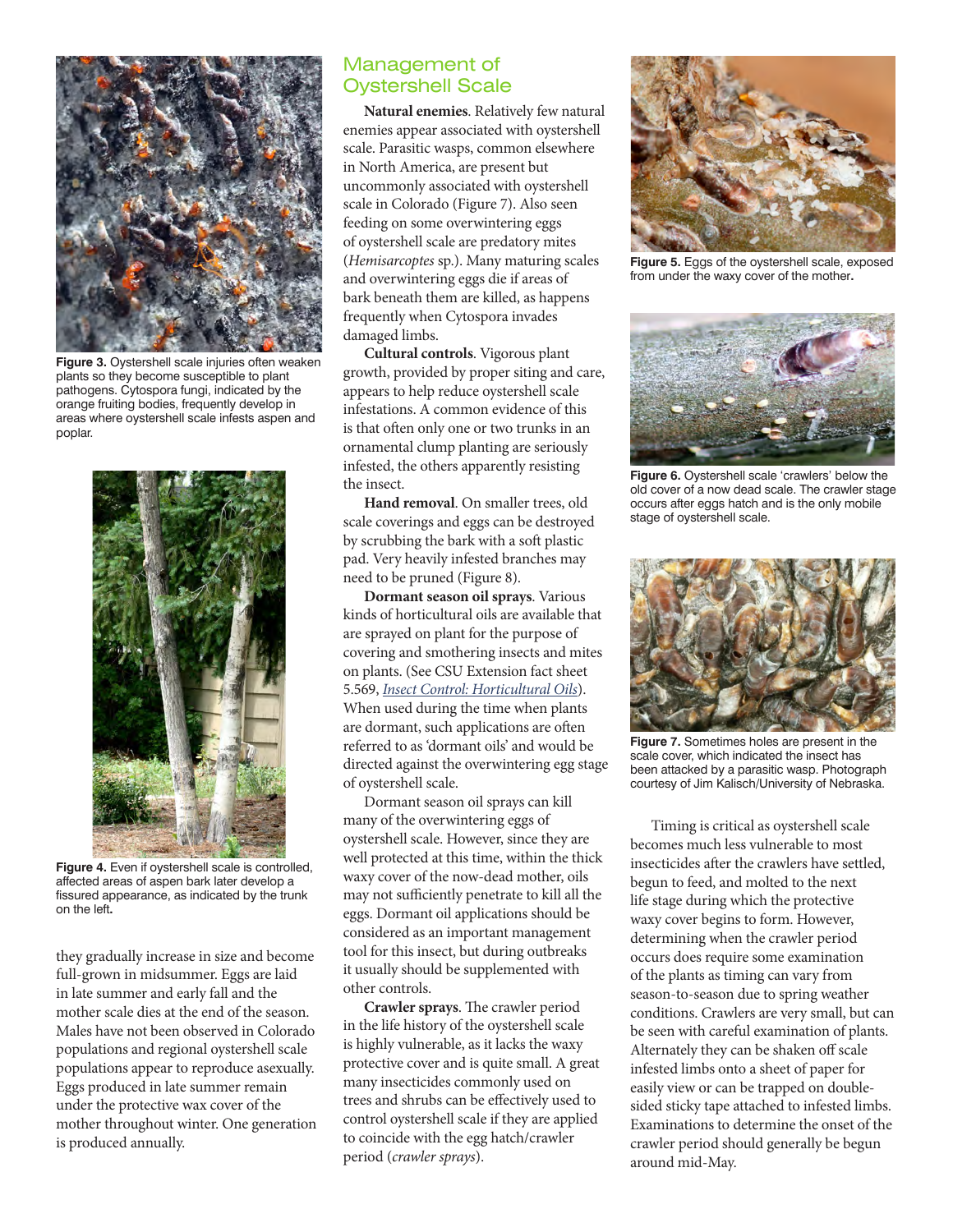

**Figure 8.** Gentle scrubbing can easily dislodge oystershell scale from bark**.**

Although most any insecticide (and even a strong jet of water) can kill crawlers exposed on bark, insecticides that have some persistence will be most effective. This is because eggs will hatch over an extended period. Insecticides that can remain active on the bark throughout the egg hatch period can provide effective control of crawlers with a single application.

There are several insecticides that can be used as sprays to bracket the crawler period. Presently, most commonly available are various pyrethroid insecticides; pyrethroid insecticides that can be used on trees and shrubs include some products that contain active ingredients of bifenthrin, cyfluthrin, cyhalothrin, or permethrin. Other insecticides useful for control of crawlers contain the active ingredients acetamiprid, carbaryl, and malathion.

**Summer season oil sprays**. Most horticultural oils presently marketed are sufficiently refined to allow their use on plants when foliage is present. These 'summer oils' can be very effective for control of oystershell scale during early stages in their development, as *post crawler sprays* typically applied at some time in June. Young stages of oystershell scale, with minimally developed wax covers, can be effectively smothered with sprays of these oils.

Horticultural oils can also be combined with crawler treatments. The oils can provide improved coverage of the plant and will kill exposed stages of the insect.



**Figure 9.** Poplar scales on aspen. The waxy cover of the poplar scale is round and often blends very well with the bark of aspen**.**

**Insect growth regulators**. Pyriproxifen is an insecticide that acts by affecting the development of certain insects, a type of insect growth regulator (IGR) and can be applied during the crawler period and post-crawler period. Pyriproxifen is particularly effective against scale insects and quite selective in its effects. Many other insects, including most that are considered 'beneficial' (pollinators, natural enemies of insect pests) are not adversely affected by this product. Presently pyriproxifen is only sold for use by commercial applicators, under the trade name Distance.

**Systemic insecticides**. Several insecticides have the ability to move systemically within the plant and are very useful for control of many insects that affect trees and shrubs. However, those most commonly available, products that contain imidacloprid or chlothianidin as the active ingredient, generally have little effect on oystershell scale and other armored scales. This is because they fail to move in sufficient concentration to the feeding sites of these insects. ('Soft scales,' such as striped pine scale and cottony maple scale, are effectively controlled with these products.)

One systemic insecticide, dinotefuran, is effective against armored scales as it is more water soluble and mobile within the plant. Dinotefuran can be applied as a soil drench, for root uptake, or as a spray on the trunk, through which it is absorbed and subsequently translocated within the plant. At present formulations of dinotefuran



**Figure 10.** A bubbly appearance develops on the bark of aspen affected by poplar scale**.**

for tree/shrub use (*Safari, Zylam*) are only available to commercial applicators.

**Note**: Old scales remain in place for several years after the scales have died. In order to determine if controls have been effective, old scales should be cleared from at least some of the branch, so that reinfestation can be detected. Also, when crushed, dead scales are dry and flake easily off the bark; scales covering eggs typically will produce some moisture when crushed.

#### Notes on Poplar Scale: Another Common Armored Scale of Aspen

In recent years, infestations of the armored scale *Quadraspidiotus gigas* known variously as the poplar scale, willow scale or aspen scale—have been observed infesting the trunks of aspen. It differs considerably in appearance from oystershell scale, having a circular scale cover, approximately 1.7-2.8 mm in diameter (Figure 9). The cover is gray with an orange-yellow center, but this scale blends in very well on bark of many trees so that it may not be noticed unless there is significant injury to the tree. Infestations on aspen typically occur on the trunk and larger branches, which produce a characteristic bubbling symptom on bark (Figure 10). Decline and some death of aspen have been associated with this insect in Colorado with street trees and trees in poor sites particularly susceptible.